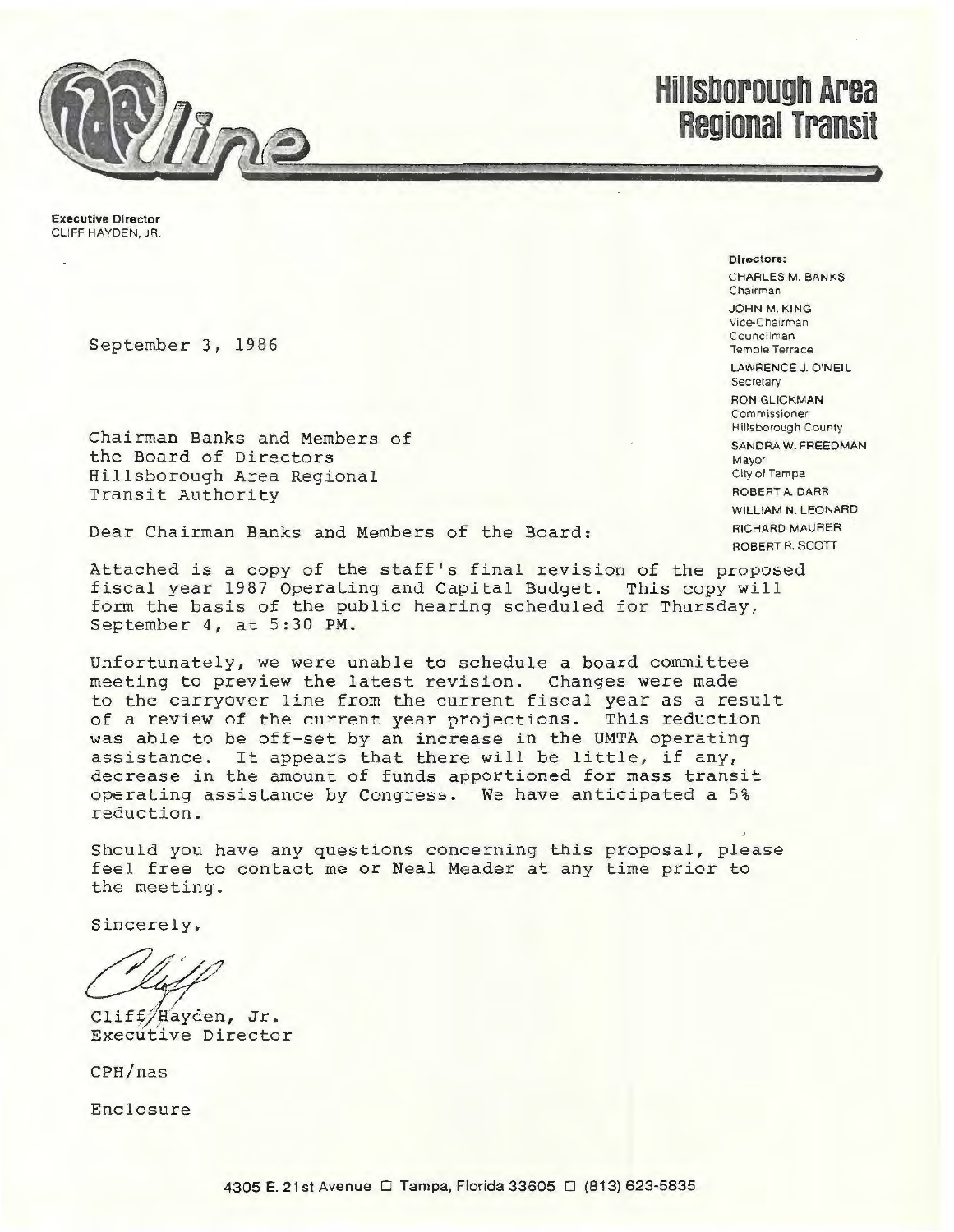

## HILLSBOROUGH AREA REGIONAL TRANSIT AUTHORITY

## DETAILED OPERATING AND CAPITAL BUDGET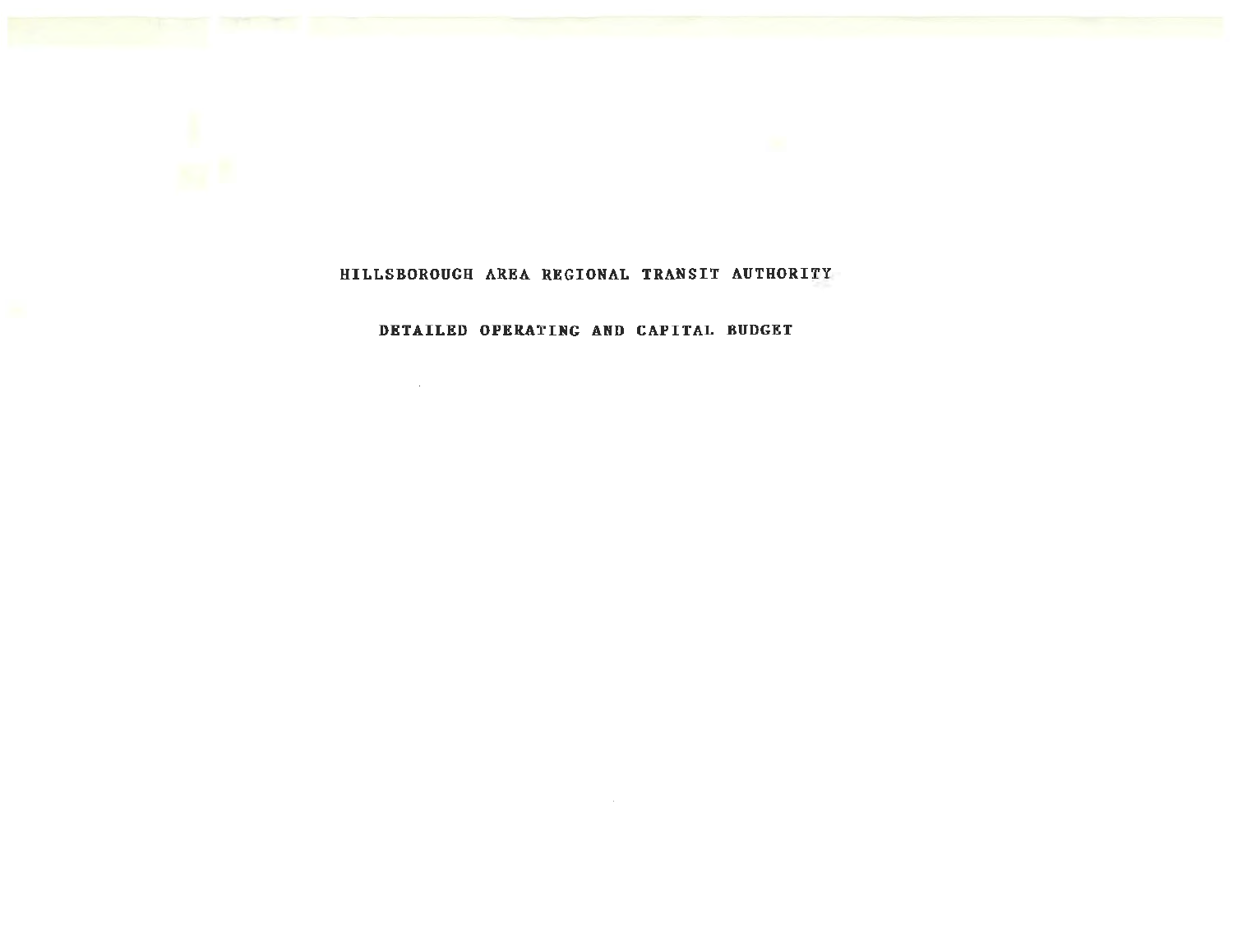|                                                                                                                                                                        | <b>FY86</b><br><b>ADOPTED</b><br><b>BUDGET</b>                     | <b>FY86</b><br><b>ACTUAL</b><br>YEAR END                                           | <b>FY87</b><br><b>ADOPTED</b><br><b>BUDGET</b>                     | FY87 YEARLY<br><b>PROJECTION</b><br><b>MONTHS</b> |
|------------------------------------------------------------------------------------------------------------------------------------------------------------------------|--------------------------------------------------------------------|------------------------------------------------------------------------------------|--------------------------------------------------------------------|---------------------------------------------------|
| OPERATING REVENUES:                                                                                                                                                    |                                                                    |                                                                                    |                                                                    |                                                   |
| Passenger Fares:                                                                                                                                                       |                                                                    |                                                                                    |                                                                    |                                                   |
| Full Fares<br>Transfers<br>Elderly and Handicapped<br>Students<br>HARTSaver Passes<br>Social Service Passes                                                            | \$3,486,000<br>208,000<br>107,000<br>34,000<br>321,000<br>29,000   | \$2,959,992.00<br>192,245.35<br>148,336.60<br>64,965.20<br>401,703.73<br>35,595.50 | \$3,241,945<br>204,750<br>140,805<br>65,000<br>420,000<br>27,500   |                                                   |
| Total Passenger Fares                                                                                                                                                  | \$4,185,000                                                        | \$3,802,838.38                                                                     | \$4,100,000                                                        |                                                   |
| Charter Service Revenues:                                                                                                                                              |                                                                    |                                                                                    |                                                                    |                                                   |
| Special Events<br>Charter Service                                                                                                                                      | 12,000<br>\$<br>115,000                                            | \$<br>1,888.00<br>122,468.20                                                       | \$<br>5,000<br>55,000                                              |                                                   |
| Total Charter Revenues                                                                                                                                                 | 127,000                                                            | 124, 356. 20                                                                       | 60,000                                                             |                                                   |
| Other System Generate Revenues:                                                                                                                                        |                                                                    |                                                                                    |                                                                    |                                                   |
| Investment Income<br>Miscellaneous Revenues                                                                                                                            | 265,000<br>\$<br>10,000                                            | \$<br>218,834.05<br>27,509.16                                                      | 225,000<br>10,000                                                  |                                                   |
| Total Other Revenues                                                                                                                                                   | 275,000                                                            | 246, 343. 21<br>S                                                                  | 235,000                                                            |                                                   |
| System Subsidy                                                                                                                                                         |                                                                    |                                                                                    |                                                                    |                                                   |
| Ad Valorem Receipts<br>Current Use of Fund Balance<br>State Operating Assistance<br>State Planning Assistance<br>UMTA Operating Assistance<br>UMTA Planning Assistance | \$6,236,670<br>282, 175<br>691,695<br>$-0-$<br>2,376,385<br>10,000 | \$6,078,593.91<br>181,514.44<br>786,702.43<br>$-0-$<br>2,654,250.00<br>18,000.00   | \$7,202,424<br>72,000<br>1,000,000<br>ーリー<br>2, 122, 700<br>10,000 |                                                   |
| Total System Subsidy                                                                                                                                                   | \$9,596,925                                                        | \$9,719,060.78                                                                     | \$10,407,124                                                       |                                                   |
| TOTAL OPERATING REVENUES                                                                                                                                               | \$14, 183, 925                                                     | \$13,892,598.57                                                                    | \$14,802,124                                                       |                                                   |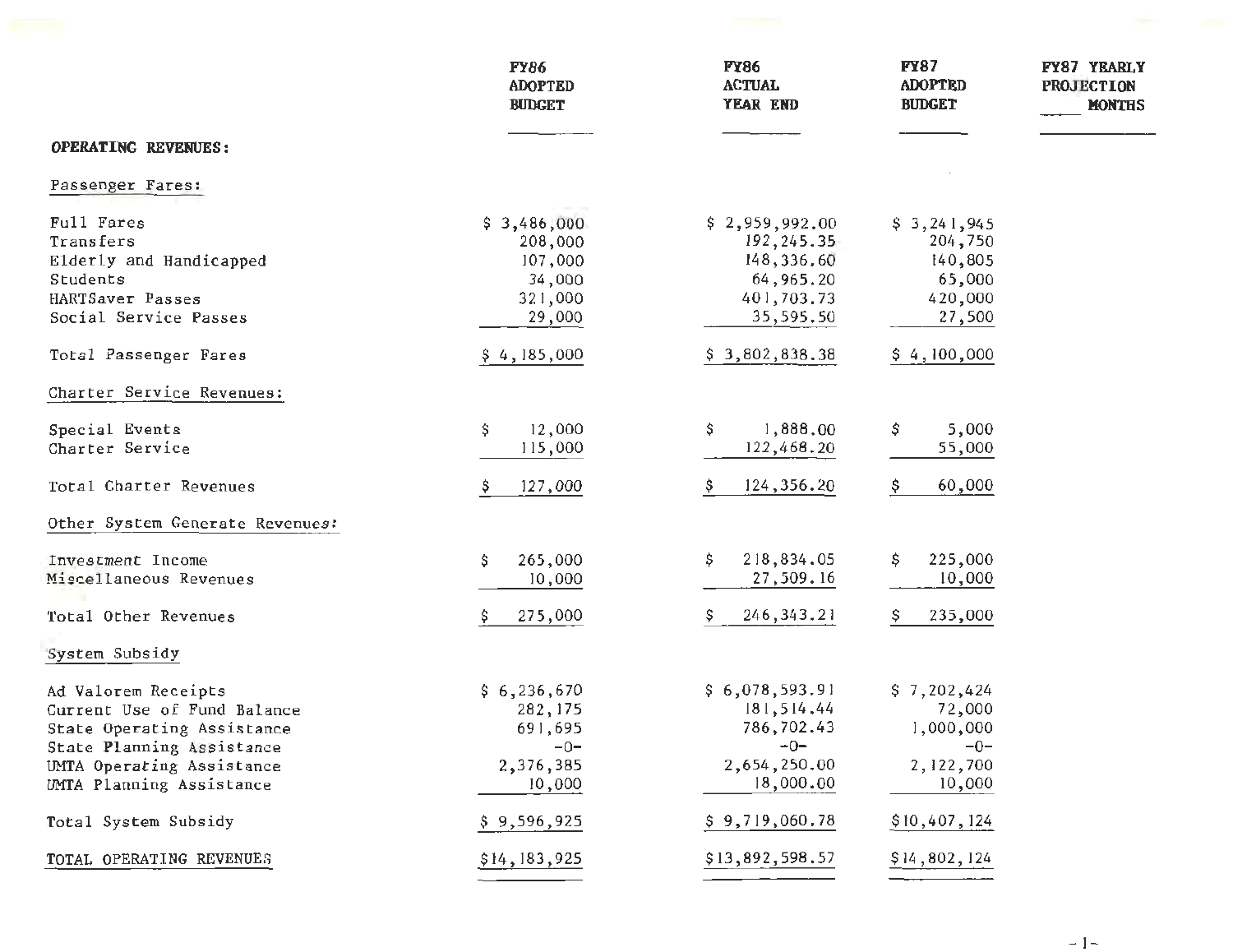|                                                                                                              | <b>FY86</b><br><b>ADOPTED</b><br><b>BUDGET</b>             | <b>FY86</b><br><b>ACTUAL</b><br>YEAR END                                            | <b>FY87</b><br><b>ADOPTED</b><br><b>BUDGET</b>                   | FY87 YEARLY<br><b>PROJECTION</b><br><b>MONTHS</b> |
|--------------------------------------------------------------------------------------------------------------|------------------------------------------------------------|-------------------------------------------------------------------------------------|------------------------------------------------------------------|---------------------------------------------------|
| <b>CAPITAL REVENUES:</b>                                                                                     |                                                            |                                                                                     |                                                                  |                                                   |
| <b>UMTA</b><br>State DOT<br>Ad Valorem<br>Capital Reserve<br>Sale of Buses                                   | \$11,074,530<br>1,769,255<br>854,030<br>915,225<br>105,000 | \$                                                                                  | \$2,936,843<br>428,275<br>428,276<br>$-0-$<br>$-0-$              |                                                   |
| TOTAL CAPITAL REVENUES                                                                                       | \$14,718,040                                               |                                                                                     | \$3,793,394                                                      |                                                   |
| Ad Valorem Reserves                                                                                          |                                                            |                                                                                     |                                                                  |                                                   |
| Operating Reserve<br>Capital Reserve                                                                         | \$<br>$-0-$<br>$-0-$                                       | \$                                                                                  | \$<br>56,000<br>$-0-$                                            |                                                   |
| Total Reserves                                                                                               | $-0-$                                                      |                                                                                     | 56,000                                                           |                                                   |
| TOTAL CAPITAL AND OPERATING REVENUES                                                                         | \$28,901,965                                               |                                                                                     | \$18,651,518                                                     |                                                   |
| OPERATING EXPENDITURES:                                                                                      |                                                            |                                                                                     |                                                                  |                                                   |
| Operations Divsion:                                                                                          |                                                            |                                                                                     |                                                                  |                                                   |
| Operations Administration:                                                                                   |                                                            |                                                                                     |                                                                  |                                                   |
| Salaries<br>Overtime                                                                                         | 331,120<br>\$<br>25,000                                    | 382,948.55<br>Ş<br>10,028.59                                                        | 392,214<br>S.<br>25,000                                          |                                                   |
| Total Direct Labor                                                                                           | 356, 120<br>Ş.                                             | 392,977.14                                                                          | 417,214                                                          |                                                   |
| Social Security<br>City Pension<br>State Pension<br>Medical Insurance<br>Life Insurance<br>A D & D Insurance | 25, 175<br>S.<br>3,265<br>43,100<br>37,100<br>1,700<br>335 | 28,536.23<br>s<br>3,336.74<br>50,251.67<br>38,813.02<br>1,620.00<br>315.05<br>$-0-$ | 32,786<br>S.<br>$-0-$<br>59,978<br>40,837<br>1,647<br>321<br>500 |                                                   |
| Unemployment Compensation<br>Worker's Compensation<br>Sick Leave                                             | 500<br>2,110<br>9,000                                      | 3,086.31<br>21, 155.02                                                              | 3,292<br>10,330                                                  |                                                   |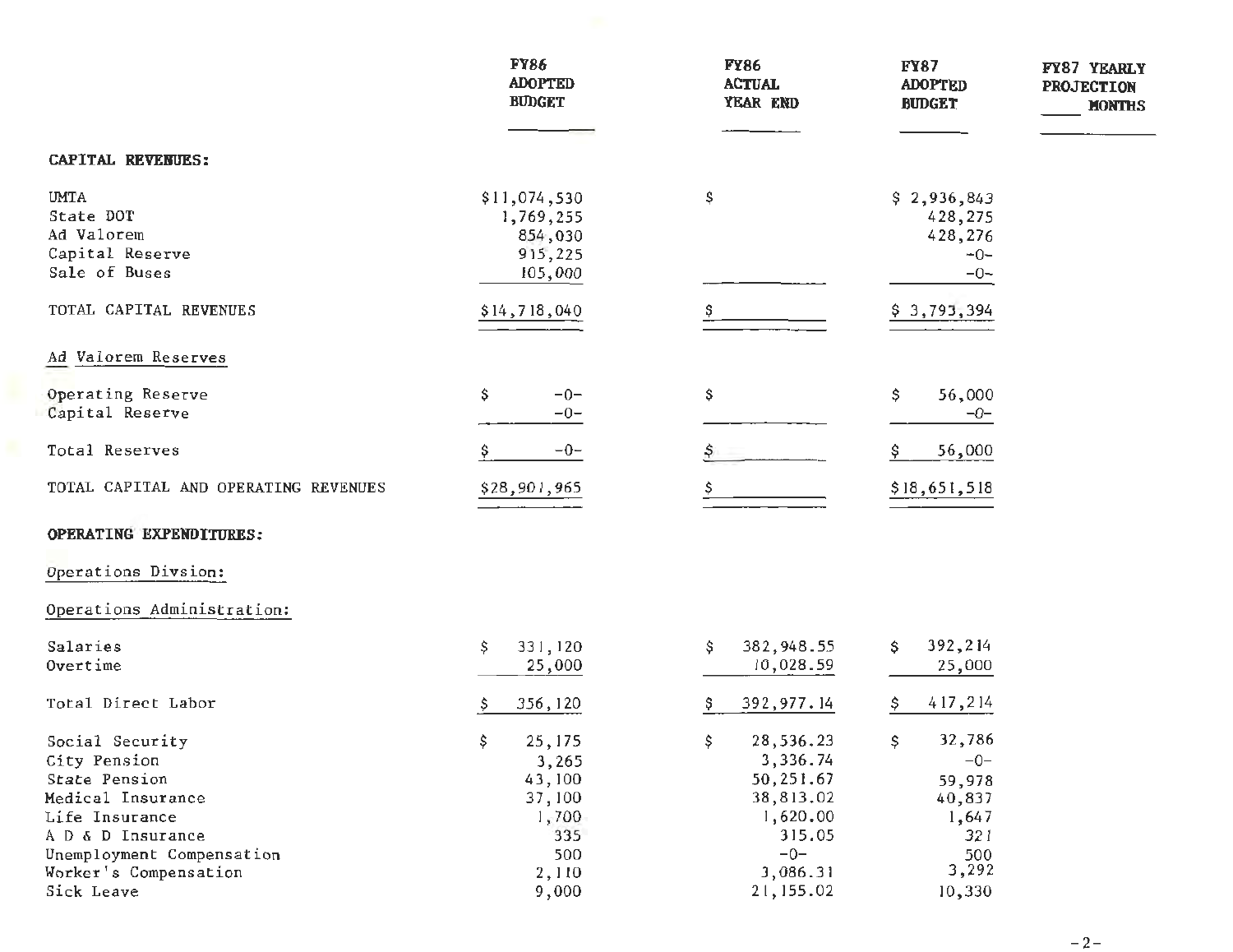|                                                                                     | <b>FY86</b><br><b>ADOPTED</b><br><b>BUDGET</b> | <b>FY86</b><br><b>ACTUAL</b><br>YEAR END        | <b>FY87</b><br><b>ADOPTED</b><br><b>BUDGET</b> | FY87 YEARLY<br><b>PROJECTION</b><br><b>MONTHS</b> |
|-------------------------------------------------------------------------------------|------------------------------------------------|-------------------------------------------------|------------------------------------------------|---------------------------------------------------|
| Holiday Pay<br>Annual Leave<br>Other Paid Absence                                   | \$<br>13,000<br>15,000<br>3,000                | \$<br>15, 114.95<br>24,789.73<br>1,332.98       | \$<br>14,500<br>15,500<br>1,000                |                                                   |
| Uniforms<br>Service Award & Other Fringes                                           | 1,800<br>$-0-$                                 | 2,021.00<br>$-0-$                               | 2,400<br>$-0-$                                 |                                                   |
| Total Fringe Benefits                                                               | 155,085                                        | 190,372.70<br>Ş.                                | 183,091                                        |                                                   |
| Total Personnel Costs                                                               | 511,205                                        | 583, 349.84                                     | 600,305                                        |                                                   |
| Security Service<br>Gasoline & Oil for Autos<br>Travel and Meetings<br>Copy Machine | 7,000<br>S.<br>14,000<br>$-0-$<br>$-0-$        | Ş.<br>3,370.15<br>10, 106.28<br>112,00<br>$-0-$ | S.<br>8,500<br>14,000<br>500<br>1,800          |                                                   |
| Total Other Expenses                                                                | 21,000                                         | 13,588.43<br>Ş                                  | 24,800                                         |                                                   |
| Total Operations Administration                                                     | 532,205                                        | 596,938.27                                      | 625, 105                                       |                                                   |
| Bus Operations                                                                      |                                                |                                                 |                                                |                                                   |
| Report Time                                                                         | 109,000<br>\$                                  | 105,444.47<br>Ş.                                | 109,000<br>Ş.                                  |                                                   |
| Travel Time                                                                         | 109,000                                        | 105,444.47                                      | 109,000                                        |                                                   |
| Platform Route                                                                      | 3,183,250                                      | 3,524,428.09                                    | 3,459,380                                      |                                                   |
| Platform Charter                                                                    | 30,000                                         | 28, 393. 22                                     | 15,000                                         |                                                   |
| Minimum Call Out                                                                    | 72,000                                         | 74,951.31                                       | 62,500                                         |                                                   |
| Weekly Minimum                                                                      | 1,000                                          | 714.02                                          | 2,000                                          |                                                   |
| Overtime                                                                            | 431,000                                        | 221,072.39                                      | 459,500                                        |                                                   |
| Training Premium Instructor                                                         | 1,000                                          | 1,445.18                                        | 1,750                                          |                                                   |
| Training Pay for Students                                                           | 50,000                                         | 46,530.96                                       | 50,000                                         |                                                   |
| Court Witness Pay                                                                   | 1,000                                          | 876.51                                          | 1,000                                          |                                                   |
| Stand By Time                                                                       | 44,000                                         | 49,082.21                                       | 44,000<br>$-0-$                                |                                                   |
| Union Business                                                                      | 2,500                                          | 2,065.67<br>35,555.43                           |                                                |                                                   |
| Other Non-Operator Time                                                             | 42,000                                         |                                                 | 27,500                                         |                                                   |
| Total Direct Labor                                                                  | \$4,075,750                                    | \$4,196,003.93                                  | \$4,340,630                                    |                                                   |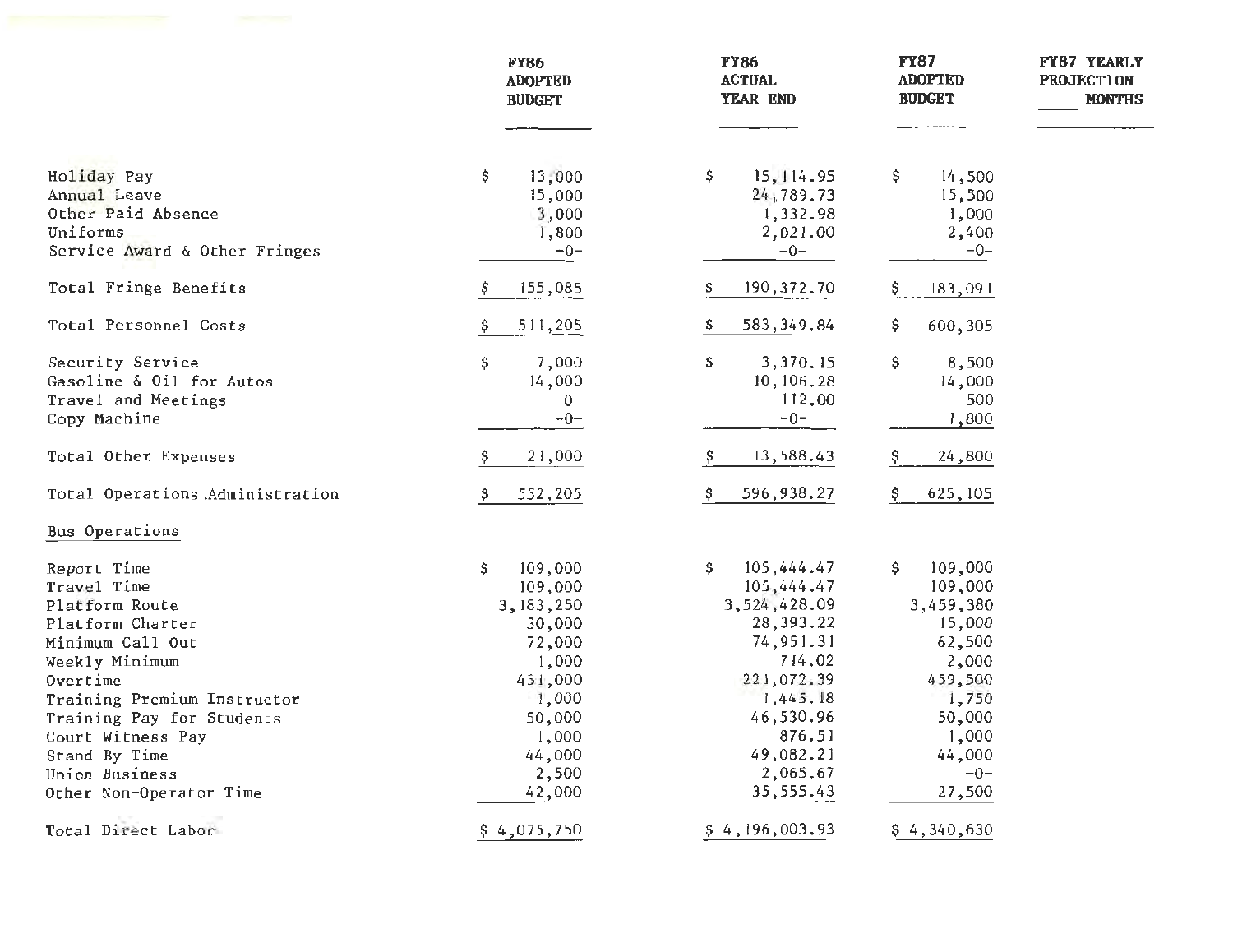|                                | <b>FY86</b><br><b>ADOPTED</b><br><b>BUDGET</b> | <b>FY86</b><br><b>ACTUAL</b><br>YEAR END | <b>FY87</b><br><b>ADOPTED</b><br><b>BUDGET</b> | FY87 YEARLY<br><b>PROJECTION</b><br><b>MONTHS</b> |
|--------------------------------|------------------------------------------------|------------------------------------------|------------------------------------------------|---------------------------------------------------|
| Social Security                | 309,325<br>\$.                                 | 320,658.72<br>\$.                        | 339, 157<br>\$.                                |                                                   |
| City Pension                   | 17,405                                         | 24,802.68                                | 22,000                                         |                                                   |
| State Pension                  | 529,530                                        | 550,412.35                               | 596,787                                        |                                                   |
| Medical Insurance              | 327, 100                                       | 329,659.82                               | 354,635                                        |                                                   |
| Life Insurance                 | 12,280                                         | 12,875.39                                | 13,608                                         |                                                   |
| A D & D Insurance              | 2,390                                          | 2,503.50                                 | 2,646                                          |                                                   |
| Unemployment Compensation      | 7,000                                          | 12,507.87                                | 10,900                                         |                                                   |
| Worker's Compensation          | 194,825                                        | 179,707.47                               | 208,260                                        |                                                   |
| Sick Leave                     | 95,000                                         | 116,680.41                               | 102,500                                        |                                                   |
| Holiday Pay                    | 125,000                                        | 169, 383.56                              | 131,315                                        |                                                   |
| Annual Leave                   | 131,500                                        | 191,031.17                               | 147,725                                        |                                                   |
| Other Paid Absence             | 5,000                                          | 10,069.86                                | 5,000                                          |                                                   |
| Uniforms                       | 30,300                                         | 33,687.00                                | 42,420                                         |                                                   |
| Service Award & Other Fringes  | 31,000                                         | 28,289.61                                | 2,000                                          |                                                   |
| Total Fringe Benefits          | \$1,825,655                                    | \$1,982,269.41                           | \$1,978,953                                    |                                                   |
| Total Personnel Costs          | \$5,901,405                                    | \$6,178,273.34                           | \$6,319,583                                    |                                                   |
| Fuel for Buses                 | \$1,876,700                                    | \$1,274,924.53                           | \$1,385,235                                    |                                                   |
| Oil & Lubricants for Buses     | 63,000                                         | 77,934.58                                | 96,000                                         |                                                   |
| Tires for Buses                | 229,000                                        | 171,853.57                               | 191,870                                        |                                                   |
| Minor Equipment for Operations | 2,500                                          | 4,746.85                                 | 2,500                                          |                                                   |
| Diesel Excise Tax - Net        | 100, 175                                       | 94,370.29                                | 96, 197                                        |                                                   |
| X-Town Tolls, Stadium Parking  | 18,000                                         | 10,765.40                                | 11,400                                         |                                                   |
| Total Other Expenses           | \$2,289,375                                    | \$1,634,595.22                           | \$1,783,202                                    |                                                   |
| Total Bus Operations           | \$8,190,780                                    | \$7,812,868.56                           | \$8, 102, 785                                  |                                                   |
| Total Operations Division      | \$8,722,985                                    | \$8,409,806.83                           | \$8,727,890                                    |                                                   |
| Maintenance Division           |                                                |                                          |                                                |                                                   |
| Maintenance Administration     |                                                |                                          |                                                |                                                   |
| Salaries<br>Overtime           | \$<br>99,140<br>$-0-$                          | 108,862.74<br>S.<br>2,120,63             | Ş<br>119,429<br>5,000                          |                                                   |
| Total Direct Labor             | 99,140                                         | 110,983.37<br>\$.                        | Ş.<br>124,429                                  |                                                   |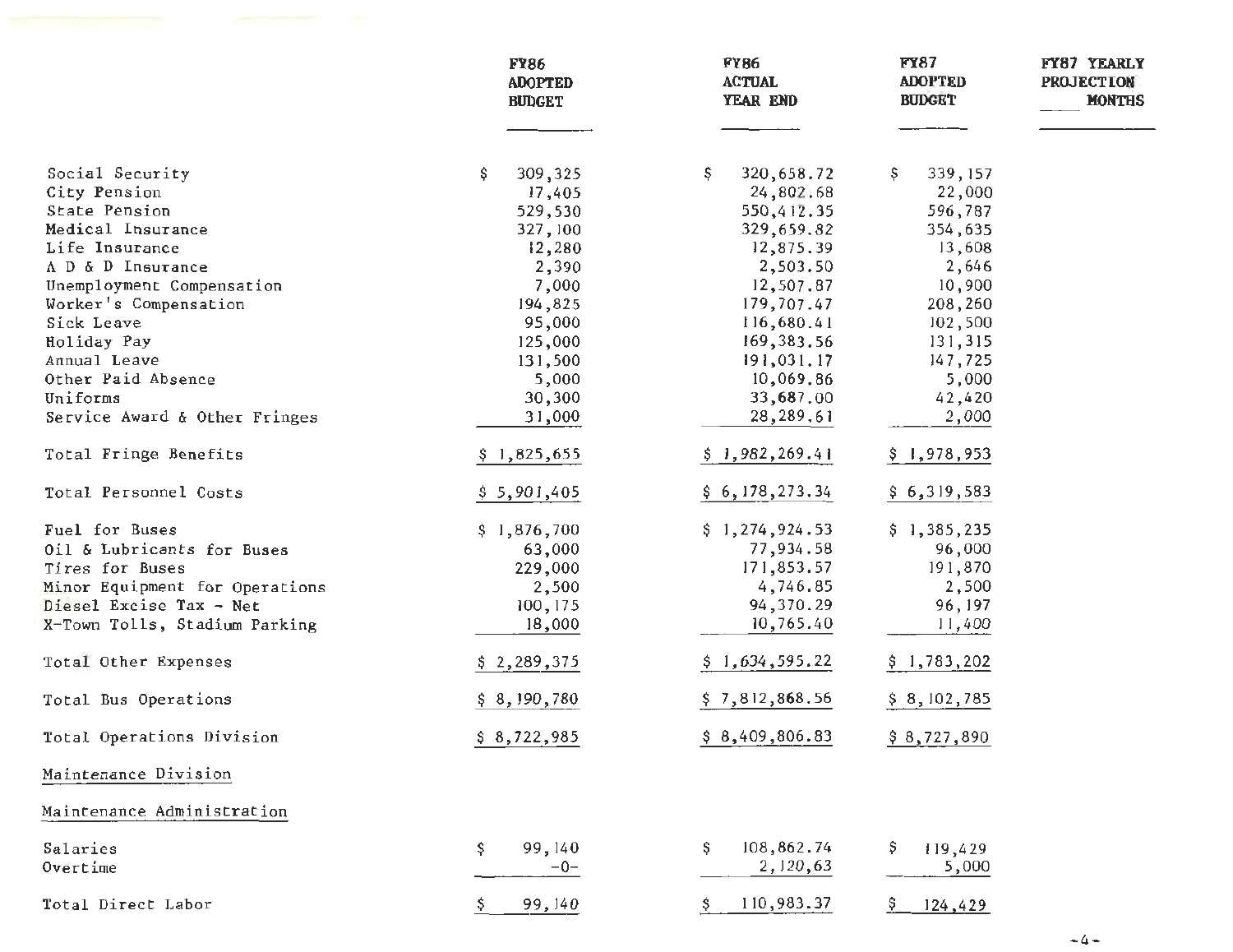|                                  | <b>FY86</b><br><b>ADOPTED</b><br><b>BUDGET</b> | <b>FY86</b><br><b>ACTUAL</b><br>YEAR END | <b>FY87</b><br><b>ADOPTED</b><br><b>BUDGET</b> | FY87 YEARLY<br><b>PROJECTION</b><br><b>MONTHS</b> |
|----------------------------------|------------------------------------------------|------------------------------------------|------------------------------------------------|---------------------------------------------------|
| Social Security                  | \$<br>7,840                                    | \$<br>8,385.10                           | \$                                             |                                                   |
| State Pension                    | 13,420                                         | 14,393.06                                | 9,382<br>17,816                                |                                                   |
| Medical Insurance                | 9,525                                          | 9,271.20                                 | 10,622                                         |                                                   |
| Life Insurance                   | 435                                            | 490.50                                   | 513                                            |                                                   |
| A D & D Insurance                | 85                                             | 95.37                                    | 100                                            |                                                   |
| Unemployment Compensation        | $-0-$                                          | $-0-$                                    | $-0-$                                          |                                                   |
| Worker's Compensation            | 5,160                                          | 3,186.03                                 | 5,678                                          |                                                   |
| Sick Leave                       | 2,000                                          | 1,373.42                                 | 2,350                                          |                                                   |
| Holiday Pay                      | 3,750                                          | 3,991.84                                 | 4,250                                          |                                                   |
| Annual Leave                     | 4,000                                          | 4,751.20                                 | 4,435                                          |                                                   |
| Other Paid Absence               | 750                                            | $-0-$                                    | 750                                            |                                                   |
| Uniforms                         | 480                                            | 370.00                                   | 480                                            |                                                   |
| Total Fringe Benefits            | 47,445<br>\$                                   | 46,306.72<br>\$                          | 56,376                                         |                                                   |
| Total Personnel Costs            | 146,585<br>\$                                  | 157,290.09<br>\$                         | 180,805<br>\$.                                 |                                                   |
| Travel and Meetings              | \$<br>$-0-$                                    | \$<br>204.00                             | \$<br>500                                      |                                                   |
| Technical Training Seminars      | 1,000                                          | 349.00                                   | 500                                            |                                                   |
| Copy Machine Lease               | 1,800                                          | 1,319.86                                 | 1,800                                          |                                                   |
| Total Other Expenses             | 2,800<br>Ş                                     | 1,872.86<br>\$                           | 2,800                                          |                                                   |
| Total Maintenance Administration | 149,385<br>\$.                                 | 159, 162.95<br>Ş.                        | 183,605<br>S                                   |                                                   |
| Service and Cleaning Attendants: |                                                |                                          |                                                |                                                   |
| Salaries                         | \$<br>187,995                                  | 239, 259.47<br>\$                        | Ş<br>261,758                                   |                                                   |
| Overtime                         | 10,500                                         | 5,935.81                                 | 19,600                                         |                                                   |
| Total Direct Labor               | \$<br>198,495                                  | \$<br>245, 195.28                        | \$.<br>281,358                                 |                                                   |
| Social Security                  | \$<br>14,960                                   | \$<br>18,548.97                          | 21,158<br>\$                                   |                                                   |
| City Pension                     | 1,490                                          | 1,478.26                                 | 1,600                                          |                                                   |
| State Pension                    | 25,610                                         | 31,842.64                                | 37,912                                         |                                                   |
| Medical Insurance                | 23,110                                         | 19,159.45                                | 23,293                                         |                                                   |
| Life Insurance                   | 1,035                                          | 960.75                                   | 1,134                                          |                                                   |
| A D & D Insurance                | 205                                            | 186.82                                   | 221                                            |                                                   |
| Unemployment Compensation        | 500                                            | 133.45                                   | $-0-$                                          |                                                   |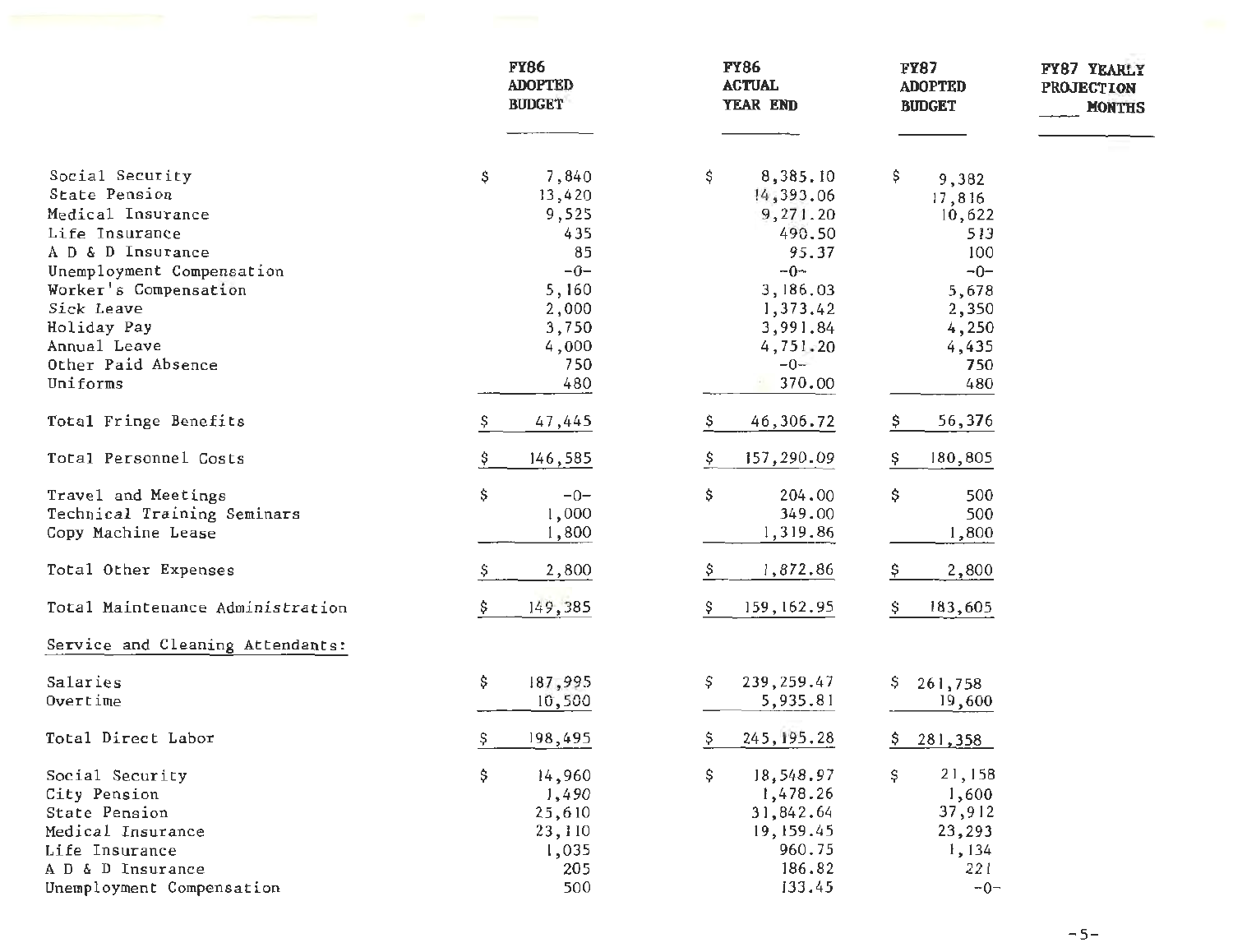|                                                                                                                                                                                                                                   | <b>FY86</b><br><b>ADOPTED</b><br><b>BUDGET</b>                                                           | <b>FY86</b><br><b>ACTUAL</b><br>YEAR END                                                                                                   | <b>FY87</b><br><b>ADOPTED</b><br><b>BUDGET</b>                                                            | FY87 YEARLY<br><b>PROJECTION</b><br><b>MONTHS</b> |
|-----------------------------------------------------------------------------------------------------------------------------------------------------------------------------------------------------------------------------------|----------------------------------------------------------------------------------------------------------|--------------------------------------------------------------------------------------------------------------------------------------------|-----------------------------------------------------------------------------------------------------------|---------------------------------------------------|
| Worker's Compensation<br>Sick Leave<br>Holiday Pay<br>Annual Leave<br>Other Paid Absence<br>Uniforms                                                                                                                              | \$<br>14,290<br>6,000<br>8,100<br>7,500<br>500<br>4,720                                                  | \$<br>20,421.73<br>6,280.50<br>9,188.16<br>11,784.66<br>317.12<br>6,282.20                                                                 | \$<br>15,350<br>6,200<br>6,000<br>7,850<br>500<br>6,589                                                   |                                                   |
| Service Award & Other Fringes                                                                                                                                                                                                     | 1,000                                                                                                    | 1,416.66                                                                                                                                   | $-0-$                                                                                                     |                                                   |
| Total Fringe Benefits                                                                                                                                                                                                             | 109,020                                                                                                  | 128,001.37                                                                                                                                 | 127,807                                                                                                   |                                                   |
| Total Personnel Costs                                                                                                                                                                                                             | 307,515                                                                                                  | 373, 196.65                                                                                                                                | 409, 165                                                                                                  |                                                   |
| Total Service & Cleaning                                                                                                                                                                                                          | 307,515                                                                                                  | 373, 196.65                                                                                                                                | 409, 165<br>\$                                                                                            |                                                   |
| Mechanics:                                                                                                                                                                                                                        |                                                                                                          |                                                                                                                                            |                                                                                                           |                                                   |
| Salaries<br>Overtime                                                                                                                                                                                                              | $\boldsymbol{\xi}$<br>543,600<br>57,000                                                                  | \$<br>497,536.97<br>26,487.73                                                                                                              | \$<br>581,173<br>57,000                                                                                   |                                                   |
| Total Direct Labor                                                                                                                                                                                                                | 600,600                                                                                                  | 524,024.70                                                                                                                                 | 638, 173                                                                                                  |                                                   |
| Social Security<br>State Pension<br>Medical Insurance<br>Life Insurance<br>A D & D Insurance<br>Unemployment Compensation<br>Worker's Compensation<br>Sick Leave<br>Holiday Pay<br>Annual Leave<br>Other Paid Absence<br>Uniforms | 48,395<br>\$<br>82,850<br>51,510<br>1,920<br>375<br>500<br>43,150<br>15,000<br>20,000<br>20,000<br>1,000 | \$<br>45,454.28<br>78,031.88<br>48, 167.47<br>1,798.67<br>349.74<br>$-0-$<br>47,872.38<br>20,026.88<br>22,617.52<br>29,669.49<br>2, 151.70 | \$<br>49,789<br>91,148<br>55,227<br>2,037<br>397<br>800<br>50, 149<br>15,000<br>19,670<br>21,500<br>2,000 |                                                   |
| Service Awards & Other Fringes                                                                                                                                                                                                    | 11,850<br>7,090                                                                                          | 10,862.59<br>7,219.11                                                                                                                      | 11,844<br>$-0-$                                                                                           |                                                   |
| Total Fringe Benefits                                                                                                                                                                                                             | 303,640                                                                                                  | 314, 221.71                                                                                                                                | 319,561                                                                                                   |                                                   |
| Total Personnel Costs                                                                                                                                                                                                             | 904,240                                                                                                  | 838, 246.41<br>Ş                                                                                                                           | 957,734                                                                                                   |                                                   |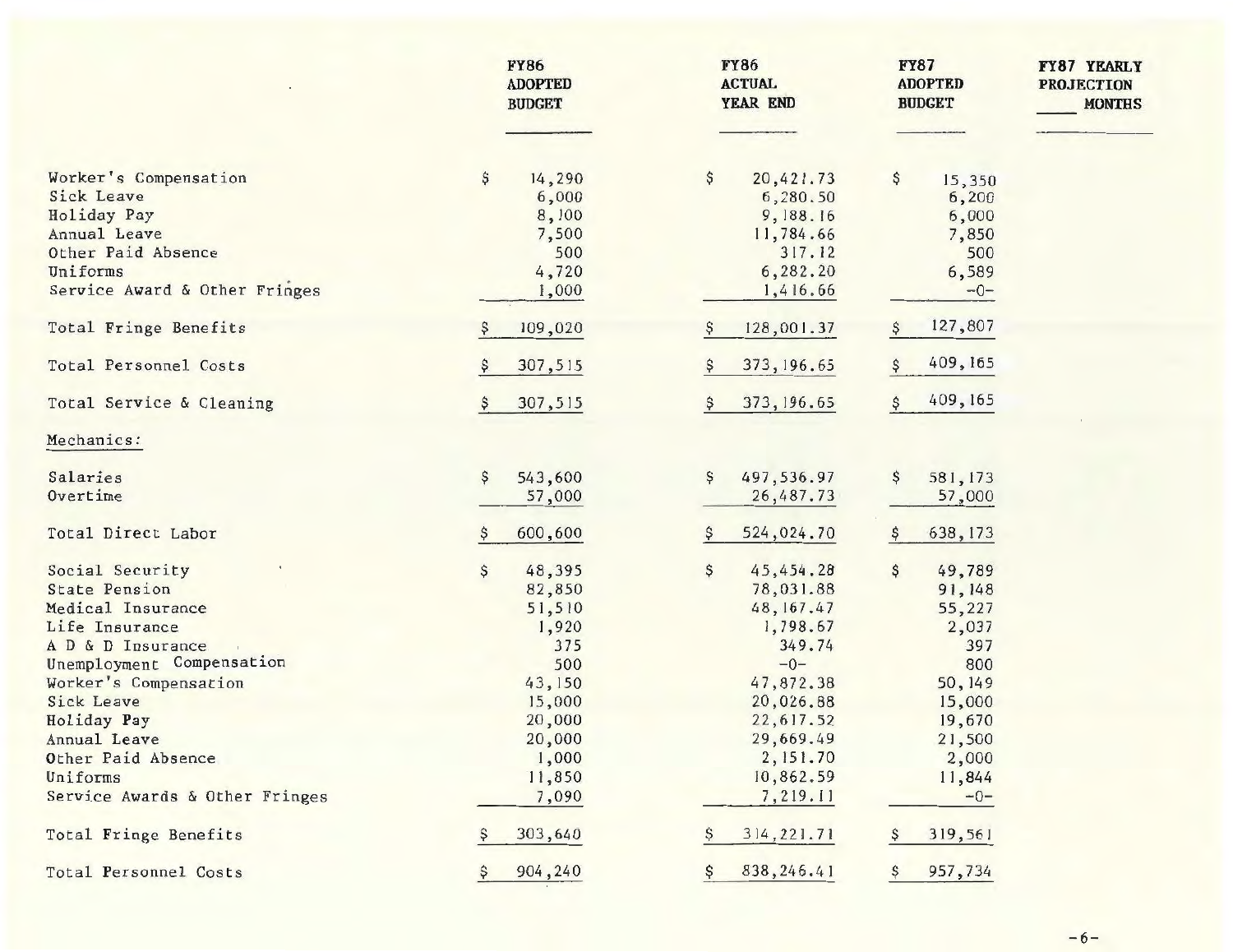|                                       | <b>FY86</b><br><b>ADOPTED</b><br><b>BUDGET</b> |             | <b>FY86</b><br><b>ACTUAL</b><br>YEAR END | <b>FY87</b><br><b>FY87 YEARLY</b><br><b>ADOPTED</b><br><b>PROJECTION</b><br><b>BUDGET</b> | <b>MONTHS</b> |
|---------------------------------------|------------------------------------------------|-------------|------------------------------------------|-------------------------------------------------------------------------------------------|---------------|
|                                       |                                                |             |                                          |                                                                                           |               |
| Outside Bus Maintenance               | \$<br>14,100                                   | \$          | 14,042.83<br>\$                          | 17,500                                                                                    |               |
| Shop Equipment Maintenance            |                                                | 2,500       | 6,765.49                                 | 7,500                                                                                     |               |
| Radio Equipment Maintenance           |                                                | 500         | 65.15                                    | 1,750                                                                                     |               |
| Outside Auto & Truck Repair           |                                                | 1,500       | 1,380.28                                 | 3,250                                                                                     |               |
| Total Outside Services                | 18,600                                         | \$          | 22, 253.75                               | 30,000                                                                                    |               |
| Diesel & Gas for Shop Use             | 17,000                                         | \$          | 9,813.75<br>\$                           | 16,750                                                                                    |               |
| Tires for Service Vehicles            |                                                | 1,000       | 998.71                                   | 1,500                                                                                     |               |
| Repair Parts for Buses                | 716,950                                        |             | 755,866.64                               | 690,000                                                                                   |               |
| Tools, Equipment & Shop Supplies      | 12,300                                         |             | 31,875.46                                | 36,700                                                                                    |               |
| Repair Parts for Electronic Equipment |                                                | 4,500       | 5,330.88                                 | 10,500                                                                                    |               |
| Repair Parts for Autos & Trucks       |                                                | 5,000       | 7,123.10                                 | 7,450                                                                                     |               |
| Chemicals & Cleaners                  | 17,200                                         |             | 28,550.04                                | 32,100                                                                                    |               |
| Total Other Expenses                  | 773,950                                        |             | 839, 558.58                              | 795,000                                                                                   |               |
| Total Mechanics                       | \$1,696,790                                    | Ş.          | 1,700,058.74                             | \$1,782,734                                                                               |               |
| Paint and Body Shop                   |                                                |             |                                          |                                                                                           |               |
| Salaries                              | 97, 105<br>\$                                  | \$          | 85,885.99<br>\$                          | 99,540                                                                                    |               |
| Overtime                              |                                                | 2,500       | 4,511.21                                 | 7,500                                                                                     |               |
| Total Direct Labor                    | 99,515                                         | Ş           | 90, 397.20<br>Ş                          | 107,040                                                                                   |               |
| Social Security                       | Ş                                              | 7,970<br>\$ | \$<br>7,545.65                           | 8,077                                                                                     |               |
| <b>State Pension</b>                  | 13,655                                         |             | 12,953.18                                | 15,479                                                                                    |               |
| Medical Insurance                     |                                                | 8, 145      | 8,718.34                                 | 10,291                                                                                    |               |
| Life Insurance                        |                                                | 275         | 283.50                                   | 324                                                                                       |               |
| A D & D Insurance                     |                                                | 55          | 55.13                                    | 64                                                                                        |               |
| Unemployment Compensation             |                                                | $-0-$       | $-0-$                                    | $-0-$                                                                                     |               |
| Worker's Compensation                 |                                                | 7,240       | 7,513.61                                 | 9,107                                                                                     |               |
| <b>Sick Leave</b>                     |                                                | 3,000       | 4,020.98                                 | 3,300                                                                                     |               |
| Holiday Pay                           |                                                | 4,100       | 3,607.03                                 | 3,410                                                                                     |               |
| Annual Leave                          |                                                | 4,100       | 5,878.67                                 | 4,260                                                                                     |               |
| Other Paid Absence                    |                                                | 250         | 636.70                                   | 250                                                                                       |               |
| Uniforms                              |                                                | 2,030       | 1,507.85                                 | 2,031                                                                                     |               |
| Service Awards & Other Fringes        |                                                | 1,340       | 681.66                                   | $-0-$                                                                                     |               |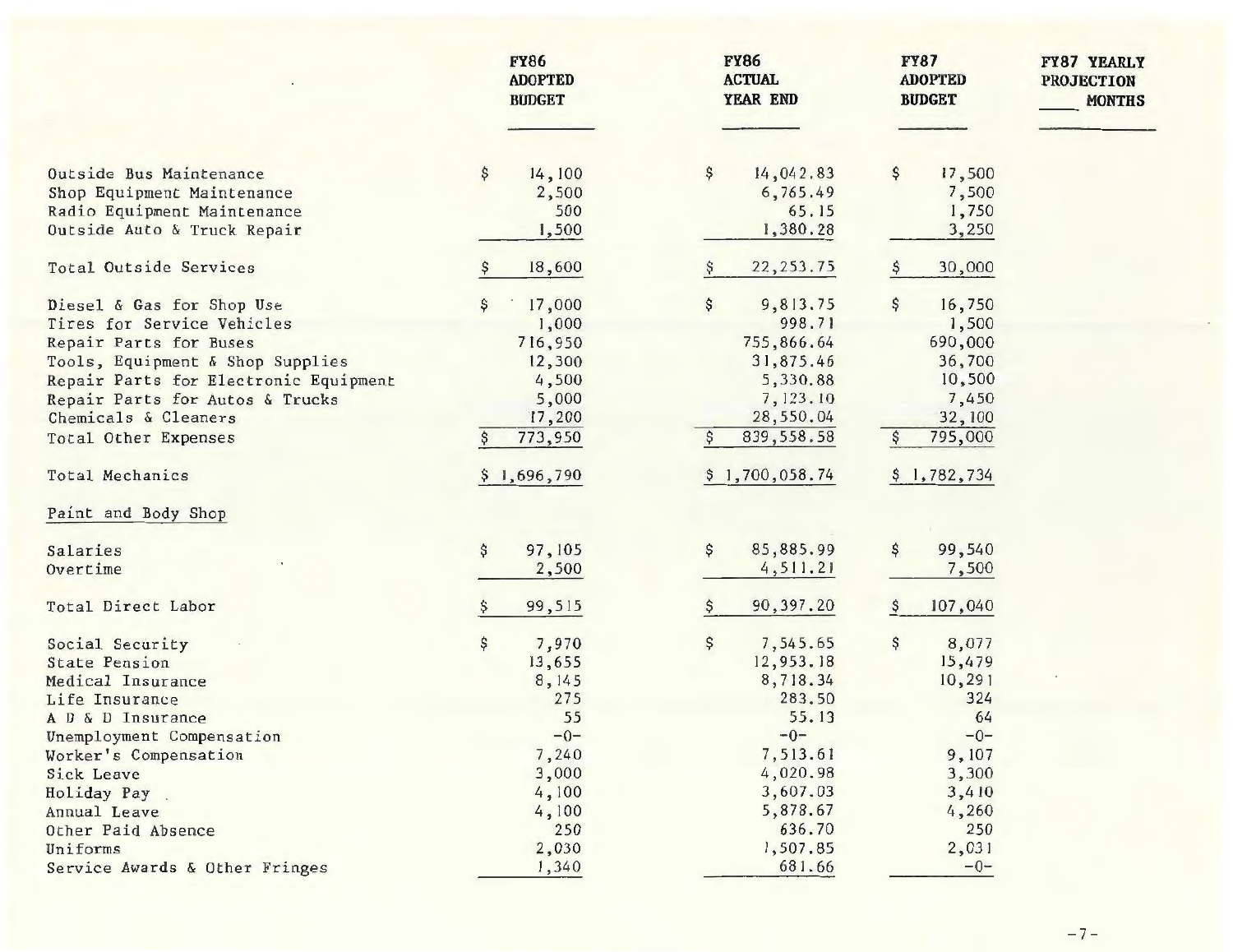|                                                                                                                                                                                                                                               | <b>FY86</b><br><b>ADOPTED</b><br><b>BUDGET</b>                                                        | <b>FY86</b><br><b>ACTUAL</b><br>YEAR END                                                                                                  | <b>FY87</b><br><b>ADOPTED</b><br><b>BUDGET</b>                                                             | FY87 YEARLY<br><b>PROJECTION</b><br><b>MONTHS</b> |
|-----------------------------------------------------------------------------------------------------------------------------------------------------------------------------------------------------------------------------------------------|-------------------------------------------------------------------------------------------------------|-------------------------------------------------------------------------------------------------------------------------------------------|------------------------------------------------------------------------------------------------------------|---------------------------------------------------|
| Total Fringe Benefits                                                                                                                                                                                                                         | 52,160                                                                                                | \$<br>53,402.30                                                                                                                           | 56,593                                                                                                     |                                                   |
| Total Personnel Costs                                                                                                                                                                                                                         | 151,675                                                                                               | \$<br>143,799.50                                                                                                                          | 163,633                                                                                                    |                                                   |
| Bus Parts for Accident Repairs                                                                                                                                                                                                                | 25,000                                                                                                | \$<br>21,975.84                                                                                                                           | 25,000                                                                                                     |                                                   |
| Total Other Expenses                                                                                                                                                                                                                          | 25,000                                                                                                | 21,975.84<br>\$                                                                                                                           | 25,000                                                                                                     |                                                   |
| Total Paint & Body Shop                                                                                                                                                                                                                       | 176,675<br>Ş                                                                                          | 165,775.34<br>Ş.                                                                                                                          | 188,633<br>Ş.                                                                                              |                                                   |
| Building Maintenance                                                                                                                                                                                                                          |                                                                                                       |                                                                                                                                           |                                                                                                            |                                                   |
| Salaries<br>Overtime                                                                                                                                                                                                                          | Ş<br>73,590<br>3,500                                                                                  | \$<br>79, 865. 17                                                                                                                         | Ş<br>130, 189                                                                                              |                                                   |
| Total Direct Labor                                                                                                                                                                                                                            | 77,090                                                                                                | 81,486.28<br>Ş                                                                                                                            | 135,689                                                                                                    |                                                   |
| Social Security<br><b>State Pension</b><br>Medical Insurance<br>Life Insurance<br>A D & D Insurance<br>Worker's Compensation<br>Sick Leave<br>Holiday Pay<br>Annual Leave<br>Other Paid Absence<br>Uniforms<br>Service Awards & Other Fringes | Ş<br>7,200<br>12,335<br>9,505<br>360<br>70<br>6,510<br>2,000<br>3,000<br>3,100<br>250<br>3,865<br>410 | \$<br>6,941.67<br>11,920.30<br>8, 173.92<br>294.75<br>57.28<br>6,306.42<br>1,899.02<br>2,639.62<br>4,891.26<br>35.70<br>2,627.20<br>80.00 | Ş<br>10,606<br>19,417<br>15,742<br>567<br>111<br>7,976<br>2,500<br>4,395<br>5,500<br>250<br>3,384<br>$-0-$ |                                                   |
| Total Fringes                                                                                                                                                                                                                                 | \$<br>48,605                                                                                          | \$<br>45,867.14                                                                                                                           | 70,448<br>\$                                                                                               |                                                   |
| Total Personnel Costs                                                                                                                                                                                                                         | 125,695<br>\$                                                                                         | \$<br>127, 353.42                                                                                                                         | 206, 137                                                                                                   |                                                   |
| Contracted Building & Grounds Maintenance<br>Materials for Building Maintenance<br>Janitorial Supplies                                                                                                                                        | 48,360<br>\$<br>20,000<br>10,000                                                                      | \$<br>62, 192.82<br>45,402.51<br>14, 198.46                                                                                               | 48,500<br>\$<br>35,000<br>15,500                                                                           |                                                   |
| Total Other Expenses                                                                                                                                                                                                                          | 78,360                                                                                                | 121,793.79                                                                                                                                | 99,000                                                                                                     |                                                   |
| Total Building Maintenance                                                                                                                                                                                                                    | 204,055                                                                                               | 249, 147.21                                                                                                                               | 305, 137<br>Ş                                                                                              |                                                   |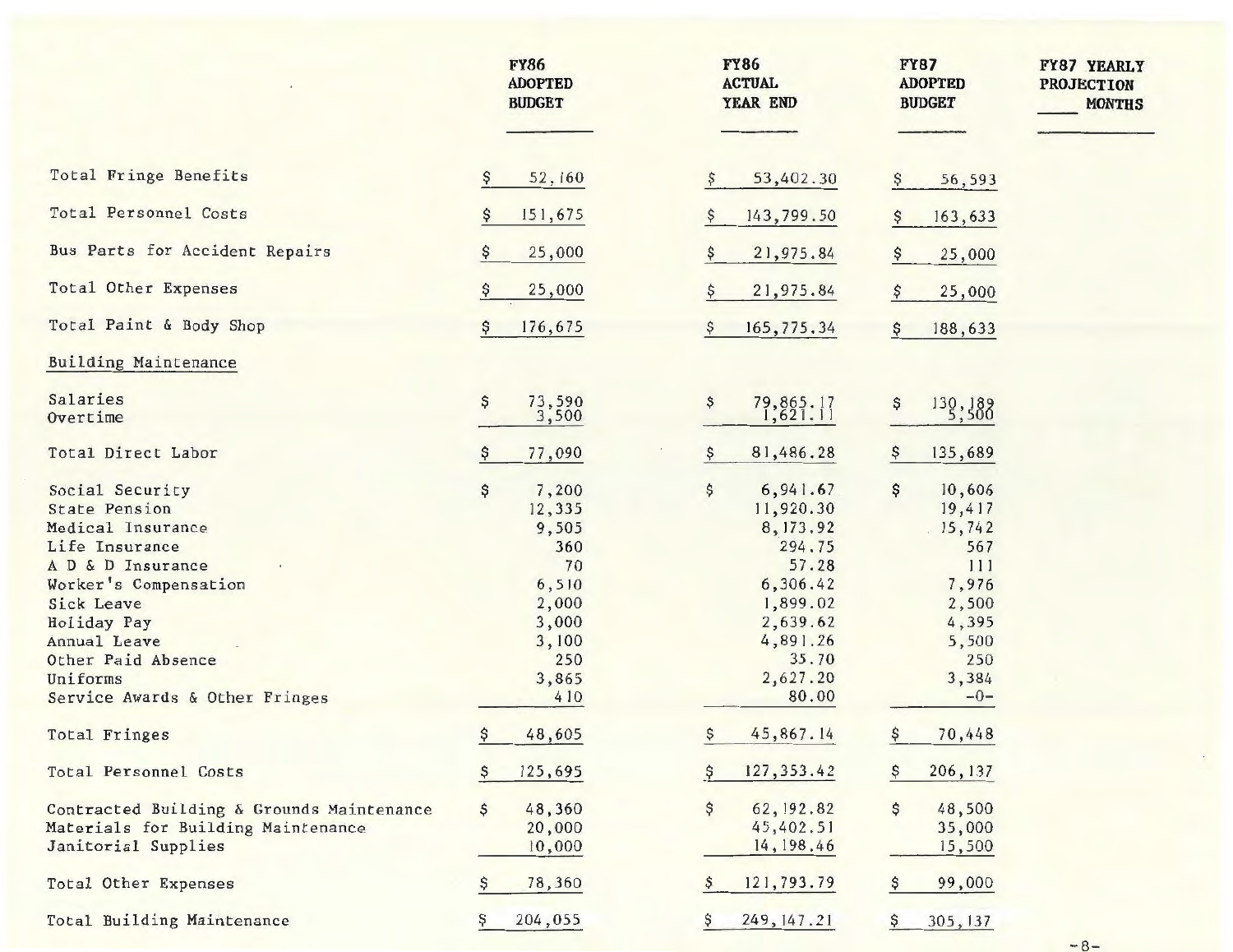| \$2,647,340.89<br>Total Maintenance Division<br>\$2,534,420<br>\$2,869,274<br>Administration Division<br>General Administration<br>Bargaining Unit Adjustment -<br>\$<br>\$<br>$-0-$<br>\$<br>340,661<br>97, 125<br>All Divisions<br>453, 617.14<br>511,238<br>Salaries<br>421,120<br>4,235.37<br>Overtime<br>10,000<br>10,200<br>Total Direct Labor<br>457,852.51<br>862,099<br>528,245<br>Ş<br>Ş<br>\$<br>\$<br>\$<br>37,200<br>32, 173.56<br>40,680<br>Social Security<br>6,780.48<br>5,157<br>7,200<br>City Pension<br>55, 303.41<br><b>State Pension</b><br>63,680<br>69,353<br>38,289.32<br>41,295<br>42,920<br>Medical Insurance<br>2,015.98<br>2,000<br>2,106<br>Life Insurance<br>391.99<br>390<br>411<br>A D & D Insurance<br>$-0-$<br>2,000<br>2,000<br>Unemployment Compensation<br>6,780<br>5,835.37<br>6,709<br>Worker's Compensation<br>7,386.40<br>11,250<br>11,000<br>Sick Leave<br>18,000<br>17,612.57<br>17,814<br>Holiday Pay<br>25,238.20<br>18,000<br>18,750<br>Annual Leave<br>422.90<br>550<br>Other Paid Absence<br>4,500<br>1,634.80<br>1,175<br>Uniforms<br>1,455<br>1,358.05<br>$-0-$<br>Service Awards & Other Fringes<br>1,000<br>194,443.03<br>216, 125<br>217,250<br>Total Fringes<br>\$<br>652, 295.54<br>744,370<br>\$<br>\$1,079,349<br>Total Personnel Costs<br>\$<br>20,000<br>21,900.00<br>20,000<br>\$<br>S<br>Auditing Fees<br>25,424.85<br>16,500<br>9,025<br>Consultant Fees<br>7,604.00<br>17,500<br>4,700<br>Computer Software Services<br>26, 103.50<br>28,250<br>27,950<br>Pre-Employment Screening Fees<br>86, 194. 14<br>55,000<br>45,000<br>Legal Fees - Retainer<br>$-0-$<br>10,000<br>$-0-$<br>Legal Fees - Litigation<br>13,775.99<br>20,000<br>17,750<br>Printing - Office Forms<br>15,000<br>14,625.00<br>15,000<br>Counseling Services | <b>FY86</b><br><b>ADOPTED</b><br><b>BUDGET</b> | <b>FY86</b><br><b>ACTUAL</b><br>YEAR END | <b>FY87</b><br><b>ADOPTED</b><br><b>BUDGET</b> | <b>FY87 YEARLY</b><br><b>PROJECTION</b><br><b>MONTHS</b> |
|-----------------------------------------------------------------------------------------------------------------------------------------------------------------------------------------------------------------------------------------------------------------------------------------------------------------------------------------------------------------------------------------------------------------------------------------------------------------------------------------------------------------------------------------------------------------------------------------------------------------------------------------------------------------------------------------------------------------------------------------------------------------------------------------------------------------------------------------------------------------------------------------------------------------------------------------------------------------------------------------------------------------------------------------------------------------------------------------------------------------------------------------------------------------------------------------------------------------------------------------------------------------------------------------------------------------------------------------------------------------------------------------------------------------------------------------------------------------------------------------------------------------------------------------------------------------------------------------------------------------------------------------------------------------------------------------------------------------------------------------------------------------------------------------------|------------------------------------------------|------------------------------------------|------------------------------------------------|----------------------------------------------------------|
|                                                                                                                                                                                                                                                                                                                                                                                                                                                                                                                                                                                                                                                                                                                                                                                                                                                                                                                                                                                                                                                                                                                                                                                                                                                                                                                                                                                                                                                                                                                                                                                                                                                                                                                                                                                               |                                                |                                          |                                                |                                                          |
|                                                                                                                                                                                                                                                                                                                                                                                                                                                                                                                                                                                                                                                                                                                                                                                                                                                                                                                                                                                                                                                                                                                                                                                                                                                                                                                                                                                                                                                                                                                                                                                                                                                                                                                                                                                               |                                                |                                          |                                                |                                                          |
|                                                                                                                                                                                                                                                                                                                                                                                                                                                                                                                                                                                                                                                                                                                                                                                                                                                                                                                                                                                                                                                                                                                                                                                                                                                                                                                                                                                                                                                                                                                                                                                                                                                                                                                                                                                               |                                                |                                          |                                                |                                                          |
|                                                                                                                                                                                                                                                                                                                                                                                                                                                                                                                                                                                                                                                                                                                                                                                                                                                                                                                                                                                                                                                                                                                                                                                                                                                                                                                                                                                                                                                                                                                                                                                                                                                                                                                                                                                               |                                                |                                          |                                                |                                                          |
|                                                                                                                                                                                                                                                                                                                                                                                                                                                                                                                                                                                                                                                                                                                                                                                                                                                                                                                                                                                                                                                                                                                                                                                                                                                                                                                                                                                                                                                                                                                                                                                                                                                                                                                                                                                               |                                                |                                          |                                                |                                                          |
|                                                                                                                                                                                                                                                                                                                                                                                                                                                                                                                                                                                                                                                                                                                                                                                                                                                                                                                                                                                                                                                                                                                                                                                                                                                                                                                                                                                                                                                                                                                                                                                                                                                                                                                                                                                               |                                                |                                          |                                                |                                                          |
|                                                                                                                                                                                                                                                                                                                                                                                                                                                                                                                                                                                                                                                                                                                                                                                                                                                                                                                                                                                                                                                                                                                                                                                                                                                                                                                                                                                                                                                                                                                                                                                                                                                                                                                                                                                               |                                                |                                          |                                                |                                                          |
|                                                                                                                                                                                                                                                                                                                                                                                                                                                                                                                                                                                                                                                                                                                                                                                                                                                                                                                                                                                                                                                                                                                                                                                                                                                                                                                                                                                                                                                                                                                                                                                                                                                                                                                                                                                               |                                                |                                          |                                                |                                                          |
|                                                                                                                                                                                                                                                                                                                                                                                                                                                                                                                                                                                                                                                                                                                                                                                                                                                                                                                                                                                                                                                                                                                                                                                                                                                                                                                                                                                                                                                                                                                                                                                                                                                                                                                                                                                               |                                                |                                          |                                                |                                                          |
|                                                                                                                                                                                                                                                                                                                                                                                                                                                                                                                                                                                                                                                                                                                                                                                                                                                                                                                                                                                                                                                                                                                                                                                                                                                                                                                                                                                                                                                                                                                                                                                                                                                                                                                                                                                               |                                                |                                          |                                                |                                                          |
|                                                                                                                                                                                                                                                                                                                                                                                                                                                                                                                                                                                                                                                                                                                                                                                                                                                                                                                                                                                                                                                                                                                                                                                                                                                                                                                                                                                                                                                                                                                                                                                                                                                                                                                                                                                               |                                                |                                          |                                                |                                                          |
|                                                                                                                                                                                                                                                                                                                                                                                                                                                                                                                                                                                                                                                                                                                                                                                                                                                                                                                                                                                                                                                                                                                                                                                                                                                                                                                                                                                                                                                                                                                                                                                                                                                                                                                                                                                               |                                                |                                          |                                                |                                                          |
|                                                                                                                                                                                                                                                                                                                                                                                                                                                                                                                                                                                                                                                                                                                                                                                                                                                                                                                                                                                                                                                                                                                                                                                                                                                                                                                                                                                                                                                                                                                                                                                                                                                                                                                                                                                               |                                                |                                          |                                                |                                                          |
|                                                                                                                                                                                                                                                                                                                                                                                                                                                                                                                                                                                                                                                                                                                                                                                                                                                                                                                                                                                                                                                                                                                                                                                                                                                                                                                                                                                                                                                                                                                                                                                                                                                                                                                                                                                               |                                                |                                          |                                                |                                                          |
|                                                                                                                                                                                                                                                                                                                                                                                                                                                                                                                                                                                                                                                                                                                                                                                                                                                                                                                                                                                                                                                                                                                                                                                                                                                                                                                                                                                                                                                                                                                                                                                                                                                                                                                                                                                               |                                                |                                          |                                                |                                                          |
|                                                                                                                                                                                                                                                                                                                                                                                                                                                                                                                                                                                                                                                                                                                                                                                                                                                                                                                                                                                                                                                                                                                                                                                                                                                                                                                                                                                                                                                                                                                                                                                                                                                                                                                                                                                               |                                                |                                          |                                                |                                                          |
|                                                                                                                                                                                                                                                                                                                                                                                                                                                                                                                                                                                                                                                                                                                                                                                                                                                                                                                                                                                                                                                                                                                                                                                                                                                                                                                                                                                                                                                                                                                                                                                                                                                                                                                                                                                               |                                                |                                          |                                                |                                                          |
|                                                                                                                                                                                                                                                                                                                                                                                                                                                                                                                                                                                                                                                                                                                                                                                                                                                                                                                                                                                                                                                                                                                                                                                                                                                                                                                                                                                                                                                                                                                                                                                                                                                                                                                                                                                               |                                                |                                          |                                                |                                                          |
|                                                                                                                                                                                                                                                                                                                                                                                                                                                                                                                                                                                                                                                                                                                                                                                                                                                                                                                                                                                                                                                                                                                                                                                                                                                                                                                                                                                                                                                                                                                                                                                                                                                                                                                                                                                               |                                                |                                          |                                                |                                                          |
|                                                                                                                                                                                                                                                                                                                                                                                                                                                                                                                                                                                                                                                                                                                                                                                                                                                                                                                                                                                                                                                                                                                                                                                                                                                                                                                                                                                                                                                                                                                                                                                                                                                                                                                                                                                               |                                                |                                          |                                                |                                                          |
|                                                                                                                                                                                                                                                                                                                                                                                                                                                                                                                                                                                                                                                                                                                                                                                                                                                                                                                                                                                                                                                                                                                                                                                                                                                                                                                                                                                                                                                                                                                                                                                                                                                                                                                                                                                               |                                                |                                          |                                                |                                                          |
|                                                                                                                                                                                                                                                                                                                                                                                                                                                                                                                                                                                                                                                                                                                                                                                                                                                                                                                                                                                                                                                                                                                                                                                                                                                                                                                                                                                                                                                                                                                                                                                                                                                                                                                                                                                               |                                                |                                          |                                                |                                                          |
|                                                                                                                                                                                                                                                                                                                                                                                                                                                                                                                                                                                                                                                                                                                                                                                                                                                                                                                                                                                                                                                                                                                                                                                                                                                                                                                                                                                                                                                                                                                                                                                                                                                                                                                                                                                               |                                                |                                          |                                                |                                                          |
|                                                                                                                                                                                                                                                                                                                                                                                                                                                                                                                                                                                                                                                                                                                                                                                                                                                                                                                                                                                                                                                                                                                                                                                                                                                                                                                                                                                                                                                                                                                                                                                                                                                                                                                                                                                               |                                                |                                          |                                                |                                                          |
|                                                                                                                                                                                                                                                                                                                                                                                                                                                                                                                                                                                                                                                                                                                                                                                                                                                                                                                                                                                                                                                                                                                                                                                                                                                                                                                                                                                                                                                                                                                                                                                                                                                                                                                                                                                               |                                                |                                          |                                                |                                                          |
|                                                                                                                                                                                                                                                                                                                                                                                                                                                                                                                                                                                                                                                                                                                                                                                                                                                                                                                                                                                                                                                                                                                                                                                                                                                                                                                                                                                                                                                                                                                                                                                                                                                                                                                                                                                               |                                                |                                          |                                                |                                                          |
|                                                                                                                                                                                                                                                                                                                                                                                                                                                                                                                                                                                                                                                                                                                                                                                                                                                                                                                                                                                                                                                                                                                                                                                                                                                                                                                                                                                                                                                                                                                                                                                                                                                                                                                                                                                               |                                                |                                          |                                                |                                                          |
|                                                                                                                                                                                                                                                                                                                                                                                                                                                                                                                                                                                                                                                                                                                                                                                                                                                                                                                                                                                                                                                                                                                                                                                                                                                                                                                                                                                                                                                                                                                                                                                                                                                                                                                                                                                               |                                                |                                          |                                                |                                                          |
|                                                                                                                                                                                                                                                                                                                                                                                                                                                                                                                                                                                                                                                                                                                                                                                                                                                                                                                                                                                                                                                                                                                                                                                                                                                                                                                                                                                                                                                                                                                                                                                                                                                                                                                                                                                               |                                                |                                          |                                                |                                                          |
|                                                                                                                                                                                                                                                                                                                                                                                                                                                                                                                                                                                                                                                                                                                                                                                                                                                                                                                                                                                                                                                                                                                                                                                                                                                                                                                                                                                                                                                                                                                                                                                                                                                                                                                                                                                               |                                                |                                          |                                                |                                                          |
|                                                                                                                                                                                                                                                                                                                                                                                                                                                                                                                                                                                                                                                                                                                                                                                                                                                                                                                                                                                                                                                                                                                                                                                                                                                                                                                                                                                                                                                                                                                                                                                                                                                                                                                                                                                               |                                                |                                          |                                                |                                                          |
|                                                                                                                                                                                                                                                                                                                                                                                                                                                                                                                                                                                                                                                                                                                                                                                                                                                                                                                                                                                                                                                                                                                                                                                                                                                                                                                                                                                                                                                                                                                                                                                                                                                                                                                                                                                               |                                                |                                          |                                                |                                                          |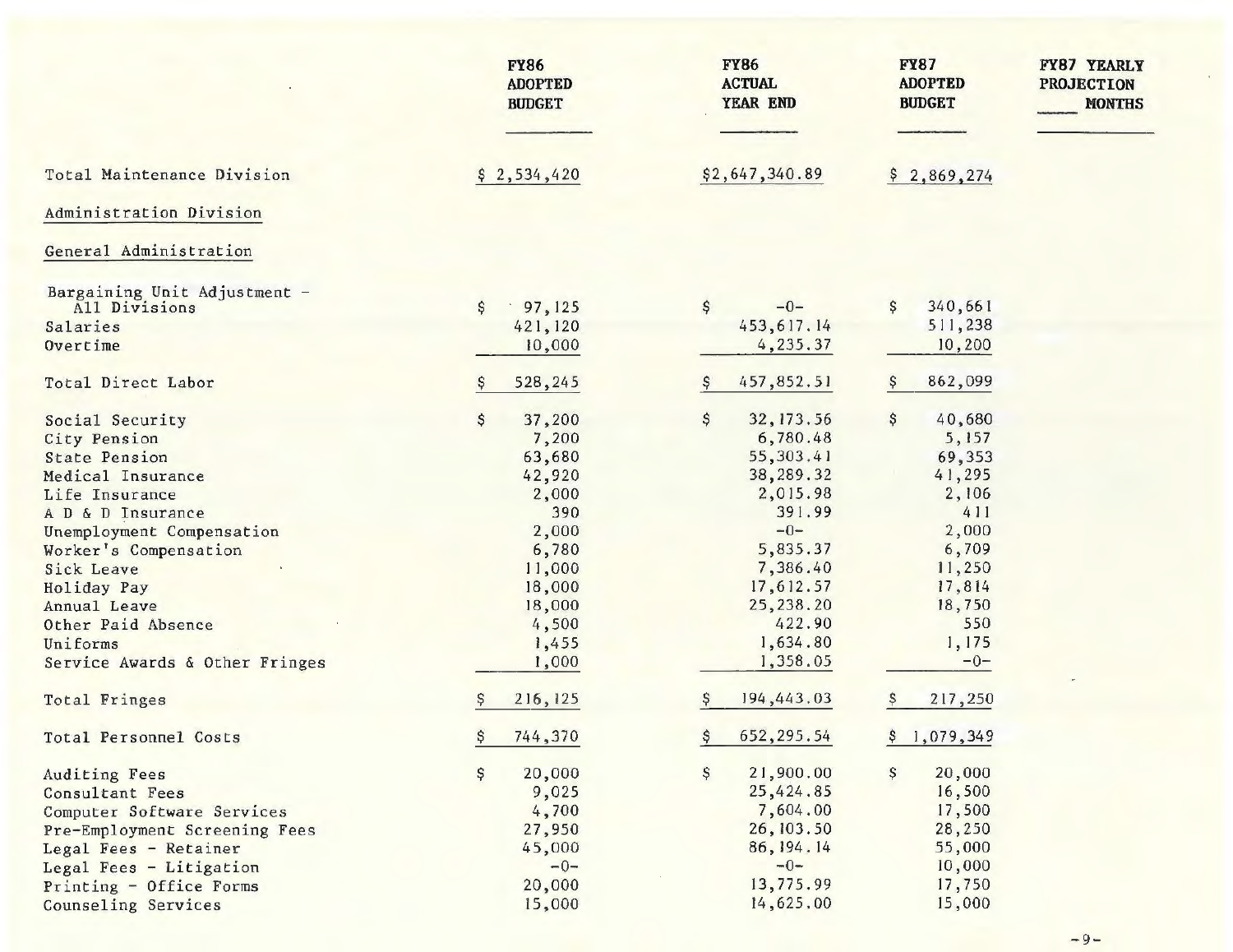|                                                                                                                                                                                                                                                                                                                                                                    | <b>FY86</b><br><b>ADOPTED</b><br><b>BUDGET</b>                                                                                                             | <b>FY86</b><br><b>ACTUAL</b><br>YEAR END                                                                                                                                                                                    | <b>FY87</b><br><b>ADOPTED</b><br><b>BUDGET</b>                                                                                                                          | <b>FY87 YEARLY</b><br><b>PROJECTION</b><br><b>MONTHS</b> |
|--------------------------------------------------------------------------------------------------------------------------------------------------------------------------------------------------------------------------------------------------------------------------------------------------------------------------------------------------------------------|------------------------------------------------------------------------------------------------------------------------------------------------------------|-----------------------------------------------------------------------------------------------------------------------------------------------------------------------------------------------------------------------------|-------------------------------------------------------------------------------------------------------------------------------------------------------------------------|----------------------------------------------------------|
| Computer Hardware Maintenance<br>Office Machine Maintenance<br>Security Guard Services<br>Armored Car Services                                                                                                                                                                                                                                                     | 14,025<br>\$<br>2,300<br>14,400<br>2,700                                                                                                                   | 20, 132. 11<br>\$.<br>5,530.58<br>12,036.33<br>3,837.75                                                                                                                                                                     | 15,250<br>s<br>4,000<br>15,250<br>4,750                                                                                                                                 |                                                          |
| Total Outside Services                                                                                                                                                                                                                                                                                                                                             | 175,100                                                                                                                                                    | 237, 164.25                                                                                                                                                                                                                 | 219,250                                                                                                                                                                 |                                                          |
| Gas for Autos<br>Minor Equipment<br>Office Supplies<br>Postage<br>Electricity<br>Telephone<br>Water, Sewer, Garbage<br>PD & PL Insurance<br>Transfers to Self-Insurance Fund<br>Licenses & Permits<br>Dues & Subscriptions<br>Travel & Meetings<br>Technical Training Seminars<br>Director's P/R Account<br>Legal and Employment Ads<br>Tax Collector's Commission | \$<br>4,000<br>3,500<br>16,100<br>5,500<br>106,600<br>18,250<br>27,235<br>874,350<br>5,500<br>300<br>16,100<br>5,500<br>1,500<br>2,000<br>6,500<br>117,800 | \$<br>2,933.26<br>3,718.87<br>26,916.23<br>6,731.17<br>110,200.28<br>19,668.58<br>25,400.79<br>541,422.21<br>180,000.00<br>522.50<br>16,723.91<br>10,447.06<br>1,534.00<br>2,120.88<br>8, 172.58<br>74,619.75<br>119,999.76 | \$<br>3,500<br>3,500<br>25,000<br>7,150<br>107,500<br>20,250<br>29,500<br>100,000<br>555,000<br>250<br>18,500<br>9,000<br>4,000<br>2,000<br>7,500<br>119,500<br>142,000 |                                                          |
| Property Appraiser's Commission<br>Employee Incentive Awards                                                                                                                                                                                                                                                                                                       | 121,420<br>1,950                                                                                                                                           | 3,657.25                                                                                                                                                                                                                    | 2,500                                                                                                                                                                   |                                                          |
| Rentals & Leases                                                                                                                                                                                                                                                                                                                                                   | 15,800                                                                                                                                                     | 12,004.51                                                                                                                                                                                                                   | 9,800                                                                                                                                                                   |                                                          |
| <b>Total Other Expenses</b>                                                                                                                                                                                                                                                                                                                                        | \$1,349,905                                                                                                                                                | \$1, 166, 793.59                                                                                                                                                                                                            | 1,166,450                                                                                                                                                               |                                                          |
| Total General Administration                                                                                                                                                                                                                                                                                                                                       | \$2,269,375                                                                                                                                                | \$2,056,253.38                                                                                                                                                                                                              | \$2,465,049                                                                                                                                                             |                                                          |
| Marketing and Information                                                                                                                                                                                                                                                                                                                                          |                                                                                                                                                            |                                                                                                                                                                                                                             |                                                                                                                                                                         |                                                          |
| Salaries<br>Overtime                                                                                                                                                                                                                                                                                                                                               | 173,570<br>\$<br>3,000                                                                                                                                     | 185,850.11<br>\$<br>2,100.73                                                                                                                                                                                                | 221,532<br>\$<br>3,300                                                                                                                                                  |                                                          |
| Total Direct Labor                                                                                                                                                                                                                                                                                                                                                 | 176,570<br>Ş                                                                                                                                               | 187,950.84<br>\$                                                                                                                                                                                                            | 224,832                                                                                                                                                                 |                                                          |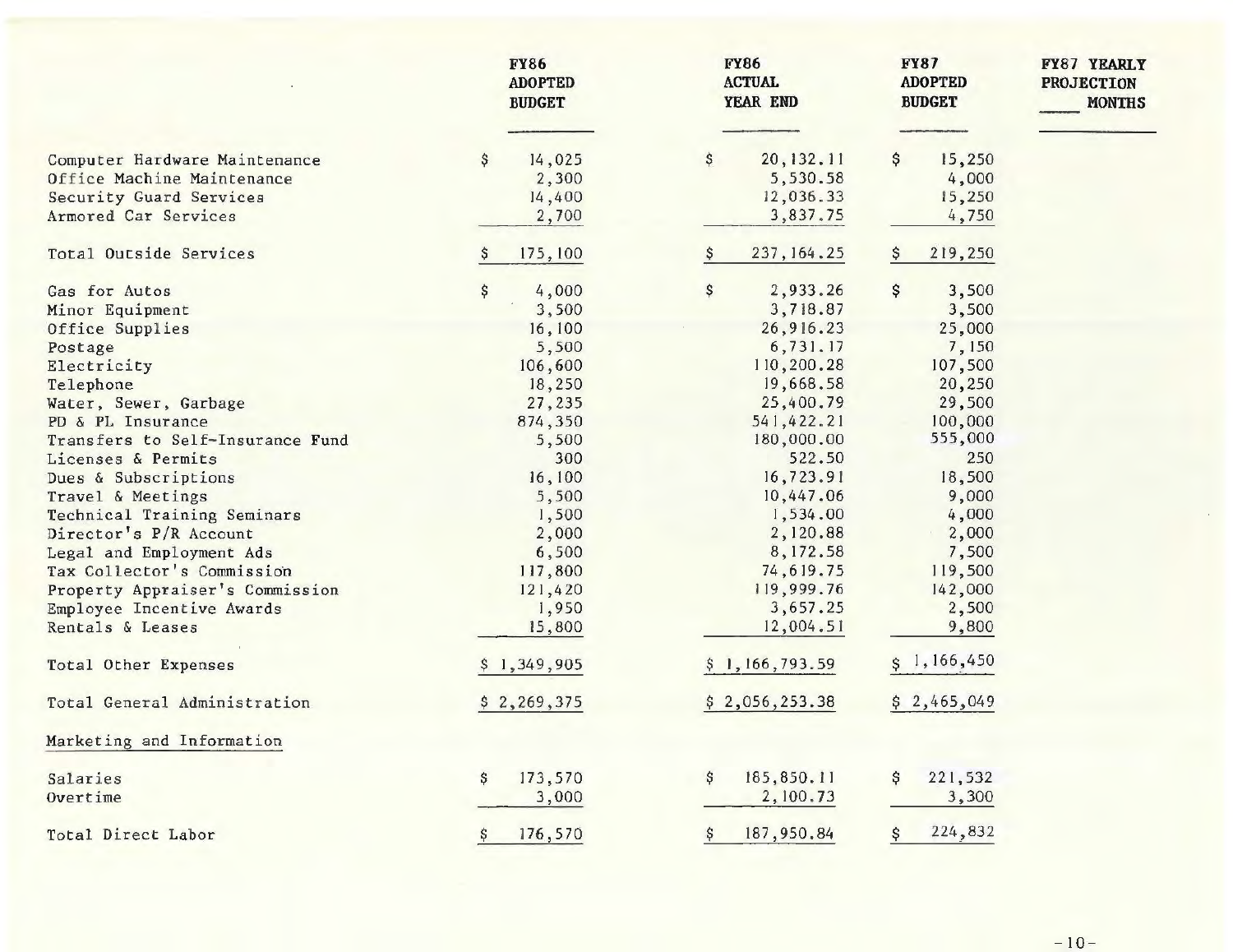|                                | <b>FY86</b><br><b>ADOPTED</b><br><b>BUDGET</b> | <b>FY86</b><br><b>ACTUAL</b><br>YEAR END | <b>FY87</b><br><b>ADOPTED</b><br><b>BUDGET</b> | <b>FY87 YEARLY</b><br><b>PROJECTION</b><br><b>MONTHS</b> |
|--------------------------------|------------------------------------------------|------------------------------------------|------------------------------------------------|----------------------------------------------------------|
|                                |                                                |                                          |                                                |                                                          |
| Social Security                | 13, 145<br>\$                                  | 14,473.90<br>\$                          | \$<br>17,608                                   |                                                          |
| City Pension                   | 2,410                                          | 2,561.42                                 | 2,600                                          |                                                          |
| <b>State Pension</b>           | 20,825                                         | 22,872.97                                | 29,618                                         |                                                          |
| Medical Insurance              | 15,880                                         | 13,536.96                                | 16,293                                         |                                                          |
| Life Insurance                 | 795                                            | 828.00                                   | 945                                            |                                                          |
| A D & D Insurance              | 155                                            | 161.00                                   | 185                                            |                                                          |
| Worker's Compensation          | 375                                            | 1,144.68                                 | 381                                            |                                                          |
| Sick Leave                     | 4,000                                          | 4,471.89                                 | 4,304                                          |                                                          |
| Holiday Pay                    | 7,500                                          | 7,647.20                                 | 8,175                                          |                                                          |
| Annual Leave                   | 7,500                                          | 7,733.16                                 | 8,700                                          |                                                          |
| Other Paid Absence             | 1,720                                          | 915.95                                   | 250                                            |                                                          |
| Uniforms                       | 120                                            | 120.00                                   | 120                                            |                                                          |
| Service Awards & Other Fringes | 1,250                                          | 1,250.00                                 | $-0-$                                          |                                                          |
| Total Fringe Benefits          | 75,675                                         | 77,720.13<br>\$                          | 89, 179                                        |                                                          |
| Total Personnel Costs          | 252,245                                        | 265,670.97<br>\$                         | 314,011                                        |                                                          |
| Market Research                | 10,000<br>\$                                   | \$<br>10,612.34                          | \$<br>5,000                                    |                                                          |
| Printing Schedules             | 60,000                                         | 46, 345.88                               | 50,000                                         |                                                          |
| Printing - System Promotion    | 30,000                                         | 20,321.19                                | 30,000                                         |                                                          |
| Art Supplies                   | 1,500                                          | 1,426.72                                 | 1,500                                          |                                                          |
| Advertising & Promotion        | 169,500                                        | 162, 166.00                              | 169,500                                        |                                                          |
| Total Other Expenses           | 271,000                                        | 240,872.13<br>Ş                          | 256,000                                        |                                                          |
| Total Marketing & Information  | 523,245                                        | 506, 543. 10                             | 570,011                                        |                                                          |
| Total Administrative Division  | \$2,792,620                                    | \$2,562,796.18                           | \$3,035,060                                    |                                                          |
| Total All Divisions            | \$14,050,025                                   | \$13,619,944.20                          | \$14,632,224                                   |                                                          |